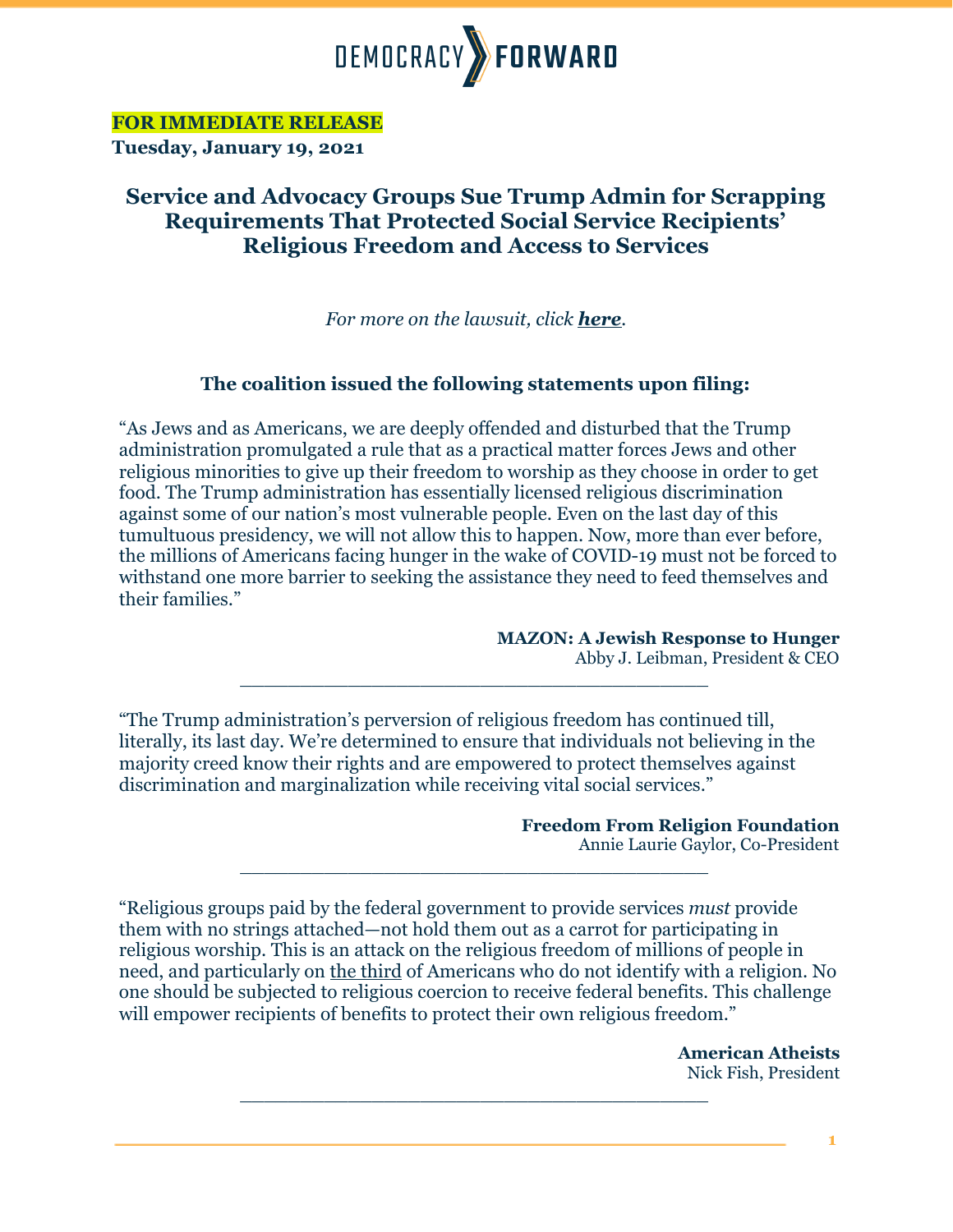"We refuse to allow the Trump administration to make it any easier to discriminate against LGBT elders as they head out the door. Many of our community's elders rely on federally funded providers for essential services – SAGE is joining this lawsuit to ensure that they're not victimized in the process."

> **SAGE** Michael Adams, CEO

"The Trump administration failed to follow the law and provide a sufficient legal justification for its rollback of these important requirements, which protected vulnerable populations' religious freedom and access to taxpayer-funded social services. On its final full day in power, the Trump administration has once again put its harmful agenda ahead of the law and those most in need of help."

*\_\_\_\_\_\_\_\_\_\_\_\_\_\_\_\_\_\_\_\_\_\_\_\_\_\_\_\_\_\_\_\_\_\_\_\_\_\_\_*

*\_\_\_\_\_\_\_\_\_\_\_\_\_\_\_\_\_\_\_\_\_\_\_\_\_\_\_\_\_\_\_\_\_\_\_\_\_\_\_*

**Democracy Forward** Robin Thurston, Managing Senior Counsel

"When providing social services, our federal government's top priority should be to ensure that vulnerable people get the help they need without sacrificing their religious freedom or civil rights. The Trump administration's unlawful rules do the opposite – they strip critical protections from people who rely on social services and force people to choose between obtaining services they desperately need and remaining true to their personal religious beliefs and identities. Religious freedom should never be misused to permit discrimination or create barriers for people seeking taxpayer-funded services. We urge the court to invalidate these rules, and the Biden-Harris administration to promptly revoke them."

*\_\_\_\_\_\_\_\_\_\_\_\_\_\_\_\_\_\_\_\_\_\_\_\_\_\_\_\_\_\_\_\_\_\_\_\_\_\_\_*

**Americans United for Separation of Church and State**

Rachel Laser, President and CEO

"It's outrageous and alarming that the Trump administration, on its way out of town and in the midst of a raging pandemic, cannot resist one last shot at key nondiscrimination protections across no less than nine federal agencies that serve people in crisis. This last gasp effort yet again privileges religion and religious institutions over the needs of LGBTQ people, seniors, youth who are survivors of trafficking, survivors of interpersonal violence, and other vulnerable populations that our publicly funded programs are intended to serve, and who need these services to survive and thrive. This shameful Trump administration rule change will severely impair the ability of these community members to know their rights and obtain sometimes life-saving services.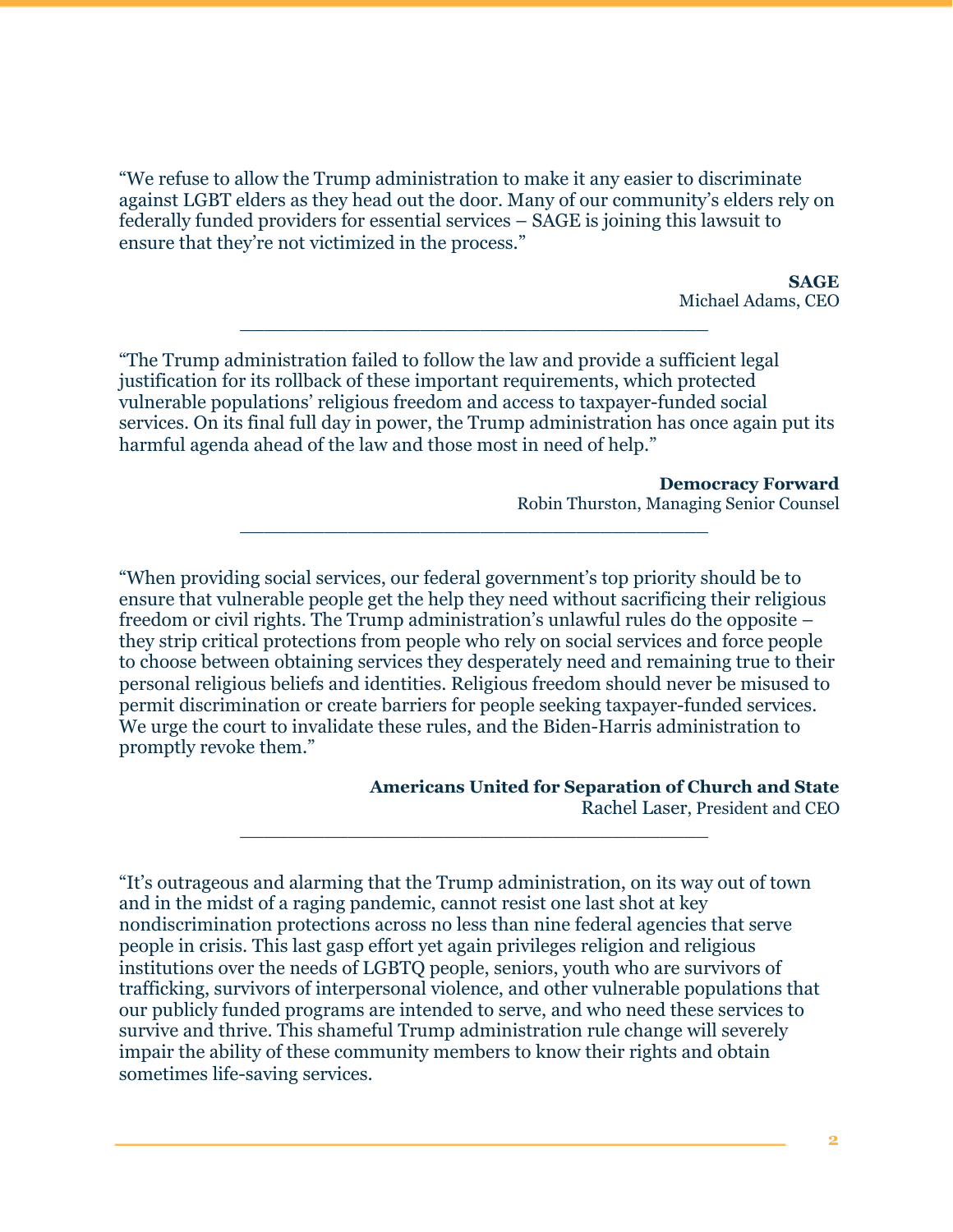This is the 46th lawsuit we have had to file against the Trump administration to block its obsessive, lawless efforts to create ever-greater free passes for religious entities and to target refugees, communities of color, women, and LGBTQ people."

> **Lambda Legal** Jennifer Pizer, Law and Policy Director

###

*\_\_\_\_\_\_\_\_\_\_\_\_\_\_\_\_\_\_\_\_\_\_\_\_\_\_\_\_\_\_\_\_\_\_\_\_\_\_\_*

Inspired by Jewish values and ideals, **[MAZON: A Jewish Response to Hunger](https://mazon.org/)** is a national advocacy organization working to end hunger among people of all faiths and backgrounds in the United States and Israel.

> Liza Lieberman MAZON: A Jewish Response to Hunger [llieberman@mazon.org](mailto:llieberman@mazon.org)

**[The Freedom From Religion Foundation](https://ffrf.org/)** is a Madison, Wis.-based national organization dedicated to the separation of state and church, with 33,000 nonreligious members and several chapters all around the country.

Amit Pal Freedom From Religion Foundation [apal@ffrf.org](mailto:apal@ffrf.org)

**[American Atheists](https://www.atheists.org/)** is a national 501(c)(3) nonprofit organization that defends the rights of atheists, freethinkers, and other nonbelievers; advocates for the absolute separation of religion and government; and addresses issues of First Amendment public policy. American Atheists was founded in 1963 by Madalyn Murray O'Hair.

> Tom Van Denburgh American Atheists [tvandenburgh@atheists.org](mailto:tvandenburgh@atheists.org)

The **[Hindu American Foundation](https://www.hinduamerican.org/)** (HAF) is an educational and advocacy organization established in 2003. HAF focuses on educating the public about Hindus and Hinduism and advocating for policies and practices that ensure the well-being of all people and the planet. HAF works directly with educators and journalists to ensure accurate understanding of Hindus and Hinduism. HAF also works with policymakers and key stakeholders to champion issues of concern to Hindu Americans, including defending civil and human rights and protecting all living beings.

> Mat McDermott Hindu American Foundation [mat@hinduamerican.org](mailto:mat@hinduamerican.org)

**[SAGE](https://www.sageusa.org/)** is the country's largest and oldest organization dedicated to improving the lives of lesbian, gay, bisexual, and transgender (LGBT) older people. Founded in 1978 and headquartered in New York City, SAGE is a national organization that offers supportive services and consumer resources to LGBT older people and their caregivers. SAGE also